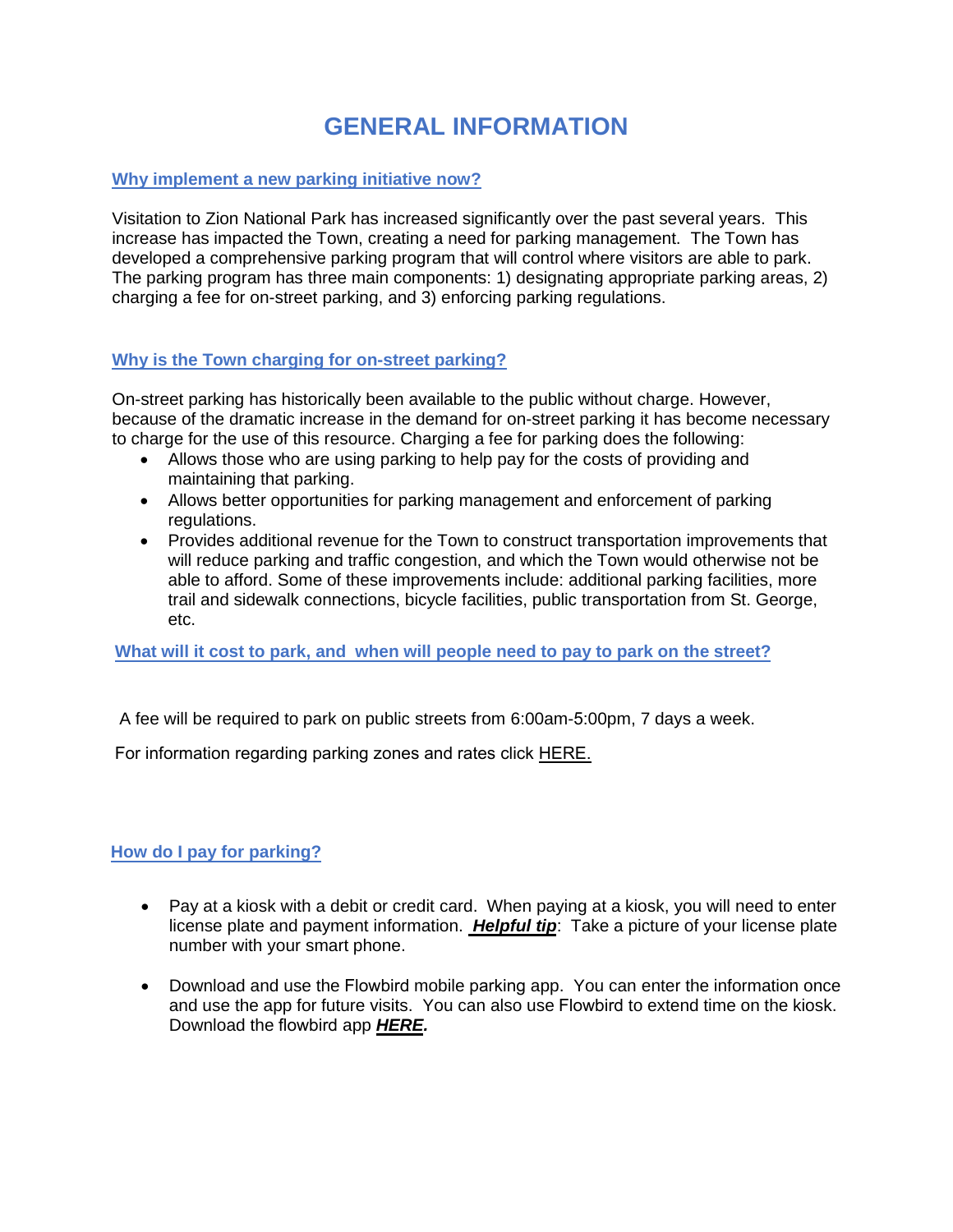## **Can I park overnight?**

You may pay for up to three consecutive days of parking at a time. You may leave your vehicle parked on the street overnight during this time. However, be aware that overnight camping in a vehicle is not allowed anywhere on the street.

#### **Can I park in a parking lot and pay at a kiosk on the street?**

No. Private lots are privately owned and monitored, so always be aware of where you park. The Town is not responsible for vehicles that are cited, booted, or towed from private lots.

#### **Am I guaranteed a parking space?**

No. Parking is limited. Arrive early to have the best chance of finding an open parking space.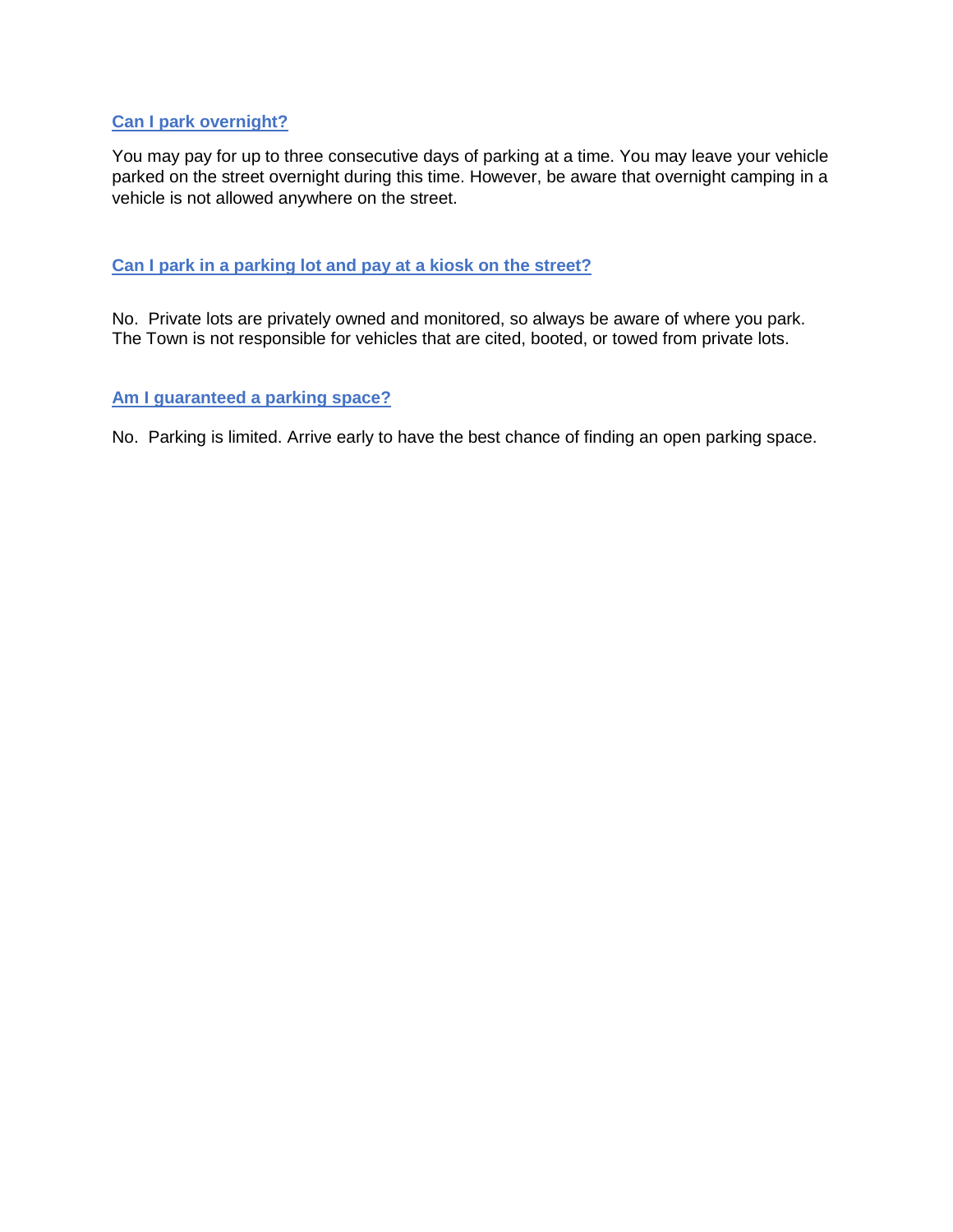# **PARKING CITATIONS**

## **Citation Fee Structure:**

| Violation                                  | Fee      | Late Penalty |
|--------------------------------------------|----------|--------------|
| Violation of section 6-2-3 of this chapter | \$125.00 | \$30.00      |
| Violation of section 6-2-4 of this chapter | \$125.00 | \$30.00      |
| Violation of section 6-2-5 of this chapter | \$125.00 | \$30.00      |
| Violation of section 6-2-6 of this chapter | \$60.00  | \$15.00      |
| Violation of section 6-2-9 of this chapter | \$25.00  | \$5.00       |
| All other parking violations               | \$60.00  | \$15.00      |

## **How do I pay a citation?**

## **TO PAY:**

- 1. Pay online at www.springdaleparking.com or use the link on the front of the citation.
- 2. Pay at a Springdale Parking kiosk using the yellow menu button.
- 3. Mail check or money order made payable to the TOWN OF SPRINGDALE, P.O. Box 187, Springdale, UT 84767. DO NOT SEND CASH.
- 4. Pay by phone at (435) 772-3434 during office hours.
- 5. Pay in person at Town of Springdale during office hours at 118 Lion Blvd., Springdale, Utah.

Office Hours: 9AM – 5PM Monday-Friday Closed Holidays

### **How do I appeal a citation?**

If you wish to appeal a citation, you must submit your appeal on the required form within 15 calendar days of the citation issue date. You will lose the right to appeal the citation if no action is taken within 15 calendar days. Appeals can be submitted online at www.springdaleparking.com.

Appeals will not be accepted after 15 days from issuance of the citation.